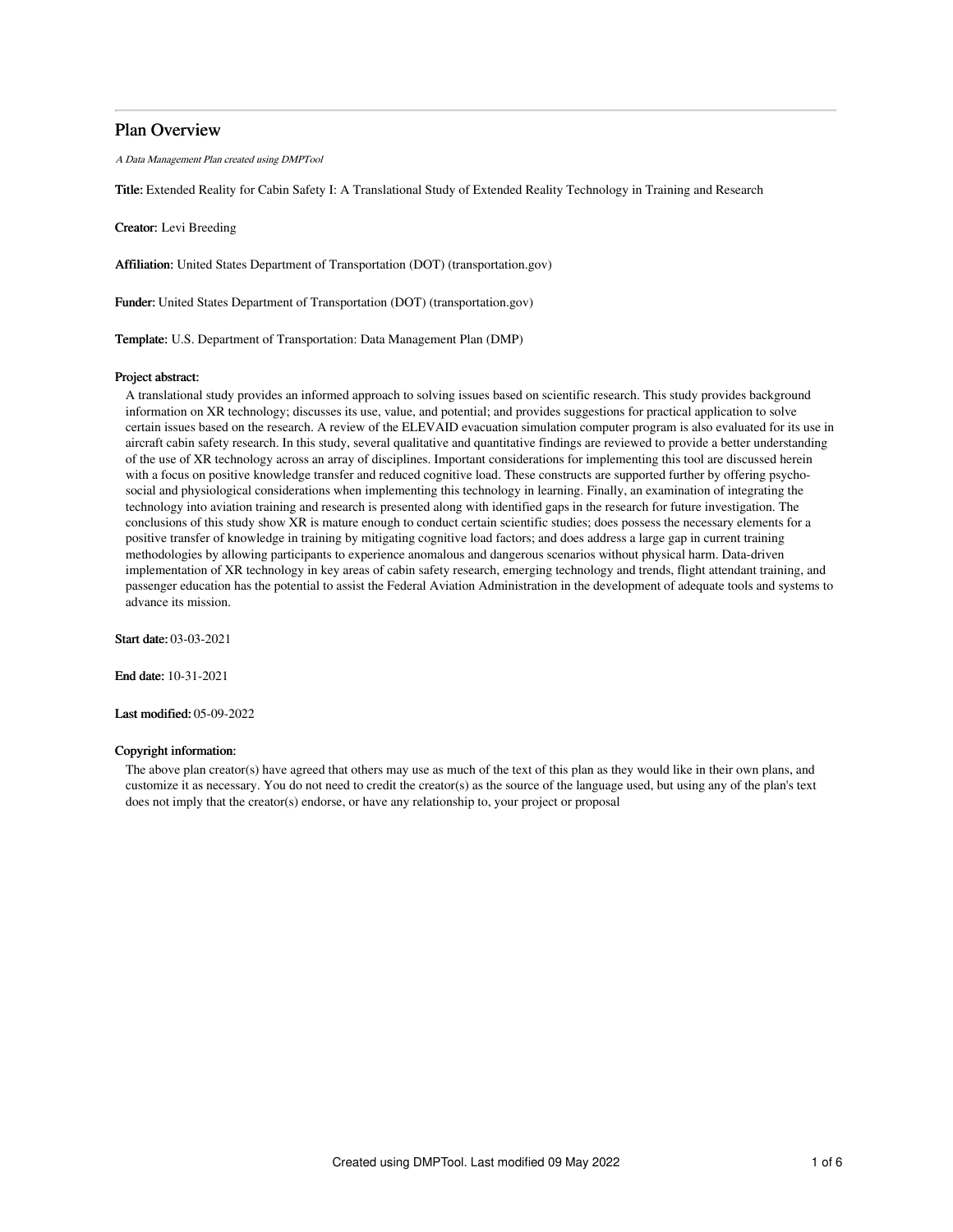# Extended Reality for Cabin Safety I: A Translational Study of Extended Reality Technology in Training and Research

## Persistent Link

Include the persistent identifier (PID) that is associated with the dataset.

Question not answered.

## Recommended Citation

## The recommendeded data citation to be used when citing the dataset.

## Recommended Citation:

Breeding, L. L., Weed, D. B., & Beben, M. S. (2021). Extended reality for cabin safety I: A translational study of extended reality technology in training and research. (Report No. DOT/FAA/AM-21/TBD). Federal Aviation Administration.

## Change Log

Document the changes that are made to the DMP, any and all changes should be noted to ensure a more complete documentation. Change Log: 2021-07-29: Initial DMP written. 2021-12-29: Updated title to reflect report title. Corrected and updated the recommended citation.

## **CONTENTS**

## Include a table of contents, in order to better organize the DMP.

Question not answered.

## 0. Dataset and Contact Information

## Please provide the following information:

- Name of the dataset or project for which data is being collected
- Project number, contract number, or other number used to link this DMP
- Name of the person submitting this DMP -ORCiD of the person submitting this DMP
- Email and phone number of the person submitting this DMP
- Name of the organization for which the person submitting this DMP is working for
- Email and phone number for the organization
- Link to organization or project website
- Date the DMP was written

### 0. Dataset and Contact Information:

Extended Reality (XR) for Cabin Safety I: A Translational Study of XR Technology in Training and Research DOT/FAA/AM-21/TBD Levi L. Breeding - 0000-0003-2740-2790 levi.l.breeding@faa.gov (405) 954-0692 Federal Aviation Administration, Civil Aerospace Medical Institute http://www.faa.gov/go/oamtechreports/ 2021-07-29

## 1. Data Description

Name the data, data collection project, or data producing program. 1. Data Description: Extended Reality (XR) for Cabin Safety I: A Translational Study of XR Technology in Training and Research

Describe the purpose of your research.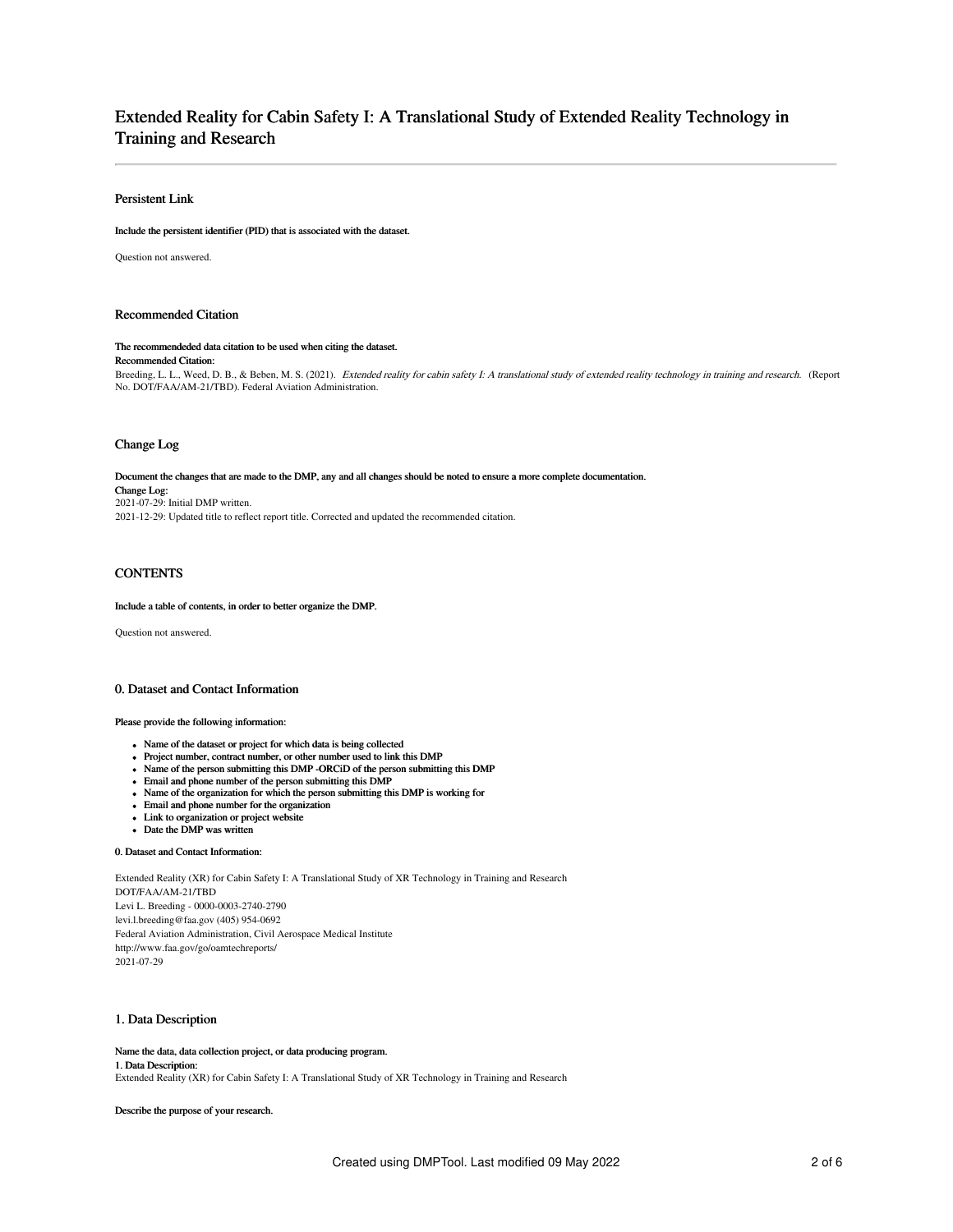This study provides background information on XR technology; discusses its use, value, and potential; and provides suggestions for practical application to solve certain issues based on the research. A review of the ELEVAID evacuation simulation computer program is also evaluated for its use in aircraft cabin safety research.

Describe the data that will be generated in terms of nature and scale (e.g., numerical data, image data, text sequences, video, audio, database, modeling data, source code, etc.). The first iteration of this study will produce a report without a numerical dataset.

## Describe methods for creating the data (e.g., simulated; observed; experimental; software; physical collections; sensors; satellite; enforcement activities; researcher-generated databases, tables, and/or spreadsheets; instrument generated digital data output such as images and video; etc).

This report describes research of the extant literature and makes conclusions about the use, reliability, and validity of using XR in training and research therein.

## Discuss the period of time data will be collected and frequency of update.

The literature review was conducted between March 2021 and May 2021.

## If using existing data, describe the relationship between the data you are collecting and existing data.

No numerical data were used in this report. However, the cited resources in this report provided context and historical background information. The report advances the literature on the subject as it relates to the aviation sector.

## List potential users of the data.

The potential users of this report are policy makers and advisors; airline safety managers; airline training managers and developers; research teams; academia; and other industries.

## Discuss the potential value of the data have over the long-term for not only your institution, but also for the public.

The potential value of this report is advancing the literature on a new and novel technology used in training and research. This report provides the basic framework from which future study will be built upon. In the future, this research should focus on specific investigations of cabin safety research, flight attendant training modalities, emerging technologies, and passenger education.

#### If you request permission not to make data publicly accessible, explain rationale for lack of public access.

Question not answered.

## Indicate the party responsible for managing the data.

Levi L. Breeding, Principal Investigator

### Describe how you will check for adherence to this data management plan.

I will review this plan at least once quarterly to ensure adherence.

## 2. Standards Employed

## List in what format(s) the data will be collected. Indicate if they are open or proprietary. 2. Standards Employed:

Resources for this project include using ProQuest, Google Scholar, and other online libraries for peer-reviewed journal articles. For non-scholarly information, Google search engine was used to understand the current market and growth of the technology.

#### If you are using proprietary data formats, discuss your rationale for using those standards and formats.

Question not answered.

## Describe how versions of data be signified and/or controlled.

Versions of the report are identified by using a sequential numbering system to indicate major and minor revisions.

If the file format(s) you are using is(are) not standard to your field, describe how you will document the alternative you are using.

Question not answered.

List what documentation you will be creating in order to make the data understandable by other researchers.

Question not answered.

Indicate what metadata schema you are using to describe the data. If the metadata schema is not one standard for your field, discuss your rationale for using that scheme.

Question not answered.

## Describe how will the metadata be managed and stored.

Question not answered.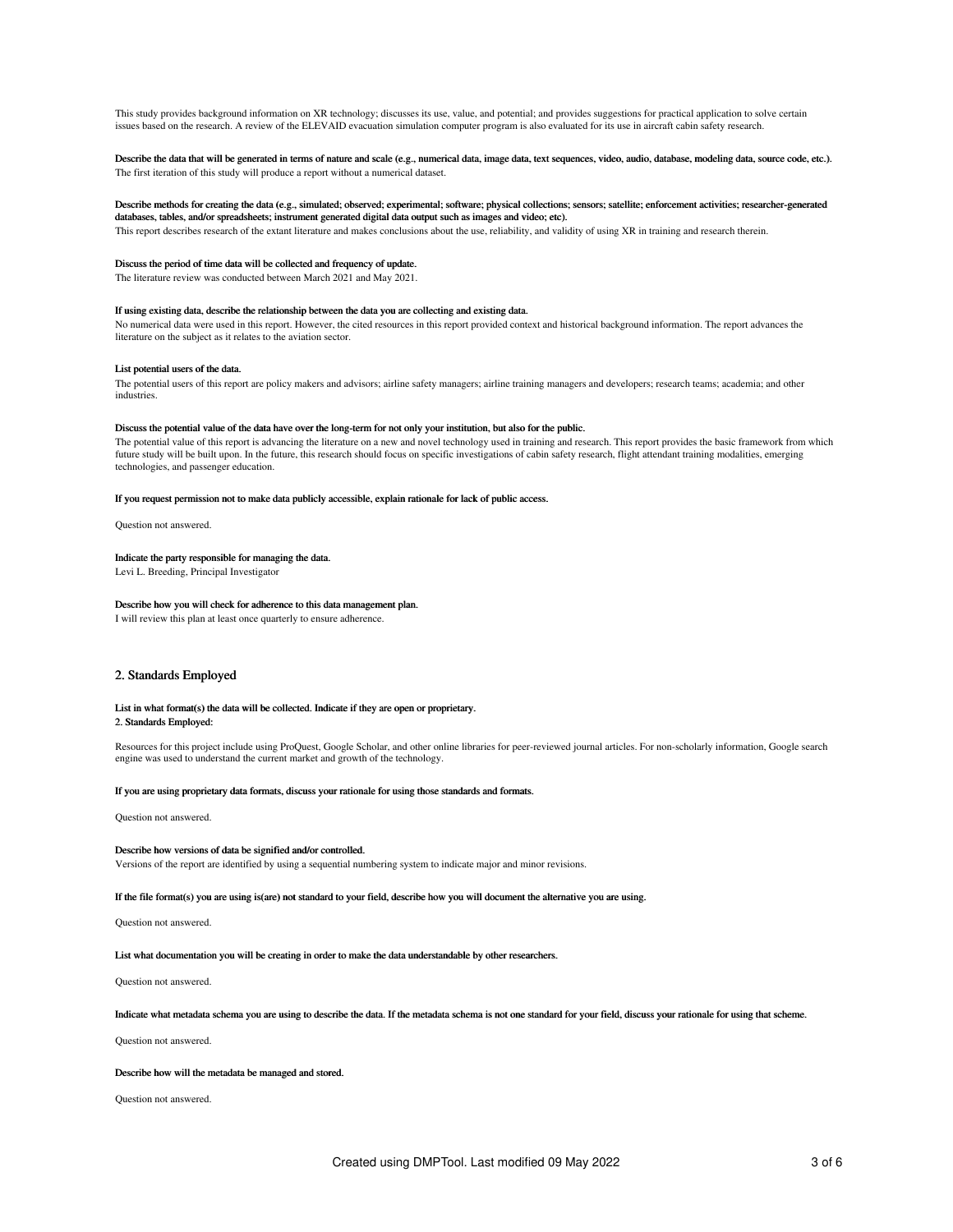#### Indicate what tools or software is required to read or view the data.

A current web browser will be needed to access the online report. The report will be generated in Adobe PDF file format, which will require, at minimum, PDF reader software.

## Describe your quality control measures.

The author managed and maintained all versions of the report, using track changes when necessary, to preserve the content and intent of the report.

## 3. Access Policies

Describe what data will be publicly shared, how data files will be shared, and how others will access them. 3. Access Policies:

The report will be made available to the public domain and will be made available at http://www.faa.gov/go/oamtechreports/

## Indicate whether the data contain private or confidential information. If so:

- Discuss how will you guard against disclosure of identities and/or confidential business information.
- List what processes you will follow to provide informed consent to participants.
- State the party responsible for protecting the data.

This report does not contain private or confidential information.

Describe what, if any, privacy, ethical, or confidentiality concerns are raised due to data sharing. No concerns are associated with this report.

If applicable, describe how you will deidentify your data before sharing. If not:

- Identify what restrictions on access and use you will place on the data.
- Discuss additional steps, if any you will use to protect privacy and confidentiality.

This report does not contain PII.

## 4. Re-Use, Redistribution, and Derivative Products Policies

## Name who has the right to manage the data.

### 4. Re-Use, Redistribution, and Derivative Products Policies:

This report is managed by the Federal Aviation Administration. The report is in the public domain, and may be re-used without restriction. Citation of the report is appreciated. Please use the following recommended citation: Breeding, L. L., Weed, D. B., & Beben, M. S. (2021). Extended reality (XR) for cabin safety I: A translational study of XR technology in training and research. Retrieved from http://www.faa.gov/go/oamtechreports/

## Indicate who holds the intellectual property rights to the data.

The Federal Aviation Administration holds the intellectual property rights to this report.

#### List any copyrights to the data. If so, indicate who owns them.

Question not answered.

## Discuss any rights be transferred to a data archive.

Question not answered.

## Describe how your data will be licensed for reuse, redistribution, and derivative products.

Question not answered.

## 5. Archiving and Preservation Plans

#### Discuss how you intend to archive your data and where (include URL).

### 5. Archiving and Preservation Plans:

This report will be archived at http://www.faa.gov/go/oamtechreports/

Indicate the approximate time period between data collection and submission to the archive.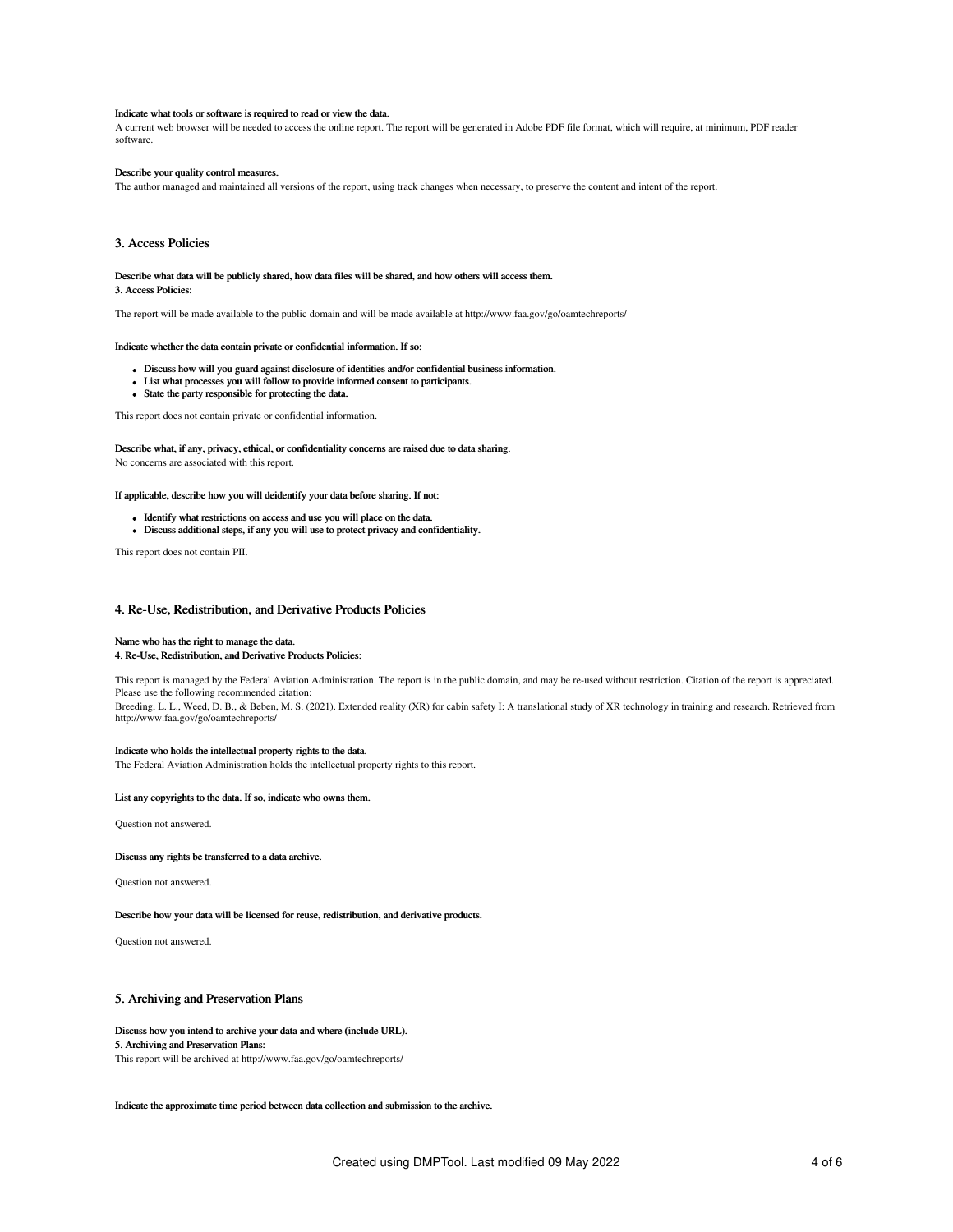Question not answered.

## Identify where data will be stored prior to being sent to an archive.

This report will be located and archived at http://www.faa.gov/go/oamtechreports/

Describe how back-up, disaster recovery, off-site data storage, and other redundant storage strategies will be used to ensure the data's security and integrity.

Question not answered.

## Describe how data will be protected from accidental or malicious modification or deletion prior to receipt by the archive.

Question not answered.

Discuss your chosen data archive's policies and practices for back-up, disaster recovery, off-site data storage, and other redundant storage strategies to ensure the data's security and integrity for the long-term.

Question not answered.

## Indicate how long the chosen archive will retain the data.

Question not answered.

## Indicate if the chosen archive employs, or allows for the recording of, persistent identifiers linked to the data.

Question not answered.

Discuss how your chosen data repository meets the criteria outlined on the Guidelines for Evaluating Repositories for [Conformance](https://ntl.bts.gov/public-access/guidelines-evaluating-repositories) with the DOT Public Access Plan page.

Question not answered.

## 6. Policies Affecting this Data Management Plan

## Include policies that the data management plan was created to meet, such as the DOT public access plan.

## 6. Policies Affecting this Data Management Plan:

This data management plan was created to meet the requirements enumerated in the U.S. Department of Transportation's "Plan to Increase Public Access to the Results of Federally-Funded Scientific Research" Version 1.1 << <https://doi.org/10.21949/1520559> >> and guidelines suggested by the DOT Public Access website <<<br><https://doi.org/10.21949/1503647> >>, in effect and current as of July 29